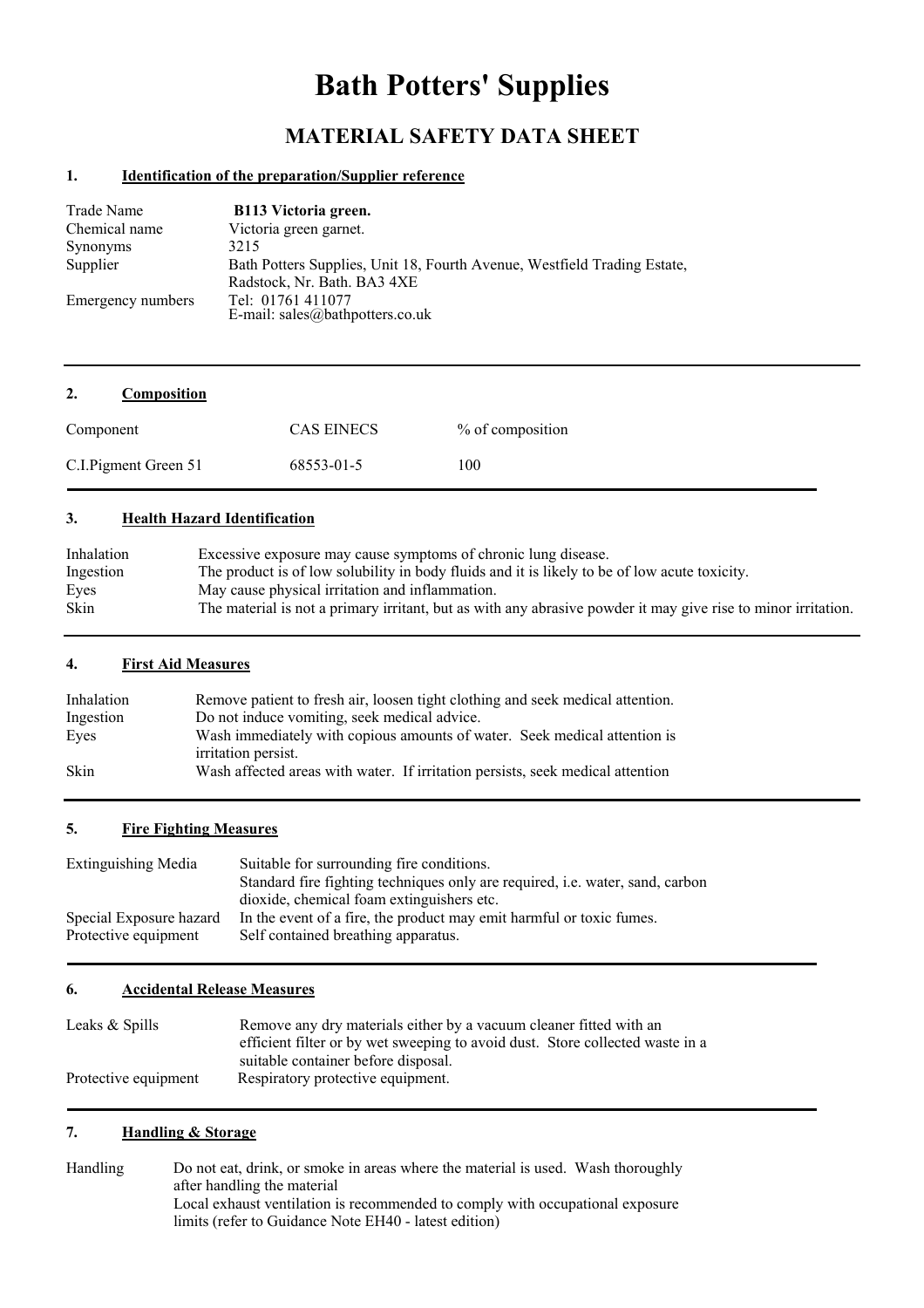Storage Store in dry area.

# **8. Exposure Control/Personal protective Equipment**

| Engineering controls             | Adequate ventilation should be provided so that Occupational Exposure<br>Limits are not exceeded. Local Exhaust Ventilation is normally<br>recommended                                                                                          |
|----------------------------------|-------------------------------------------------------------------------------------------------------------------------------------------------------------------------------------------------------------------------------------------------|
| Personal protective<br>equipment | Where LEV is not practicable and exposure is likely to be excessive,<br>approved respiratory protection to CEN standards pr EN 140, 141, 143 or<br>149 should be worn. Protective gloves and overalls are recommended for<br>prolonged contact. |

#### **9. Physical & Chemical properties**

| Appearance & Odour          | Light green powder, odourless |
|-----------------------------|-------------------------------|
| Flash point $(^{\circ}C)$   | Not applicable                |
| Flammability                | Not applicable                |
| <b>Explosive properties</b> | Non-explosive                 |
| Oxidising properties        | None                          |
| Specific gravity            | Not applicable                |
| Solubility                  | Insoluble                     |
| Melting point $(C)$         | Not available                 |

#### **10. Stability & Reactivity**

| Chemical stability                | The material is stable |
|-----------------------------------|------------------------|
| Conditions/materials to avoid     | None known             |
| Hazardous decomposition products  | None known             |
| Hazardous polymerisation products | None                   |

#### **11. Toxicology Information**

Acute toxicology Likely to be of low toxicity.<br>
Health effects None known. Health effects

### **12. Ecological information**

Ecotoxicity Not known. Persistence Not known

#### **13. Disposal**

Dispose in accordance with current waste Disposal regulations (for UK - Control of Pollution (Special Waste) Regulations 1980). Landfill is the most appropriate method.

## **14. Transport Information**

| UN/SI No.       |             | Not classified |
|-----------------|-------------|----------------|
| <b>UN Class</b> |             | Not classified |
| Packing group   |             | Not classified |
| Road            | UK          | Not classified |
| <b>ADR</b>      |             | Not classified |
| Sea             | <b>IMO</b>  | Not classified |
| Air             | <b>ICAO</b> | Not classified |
|                 |             |                |